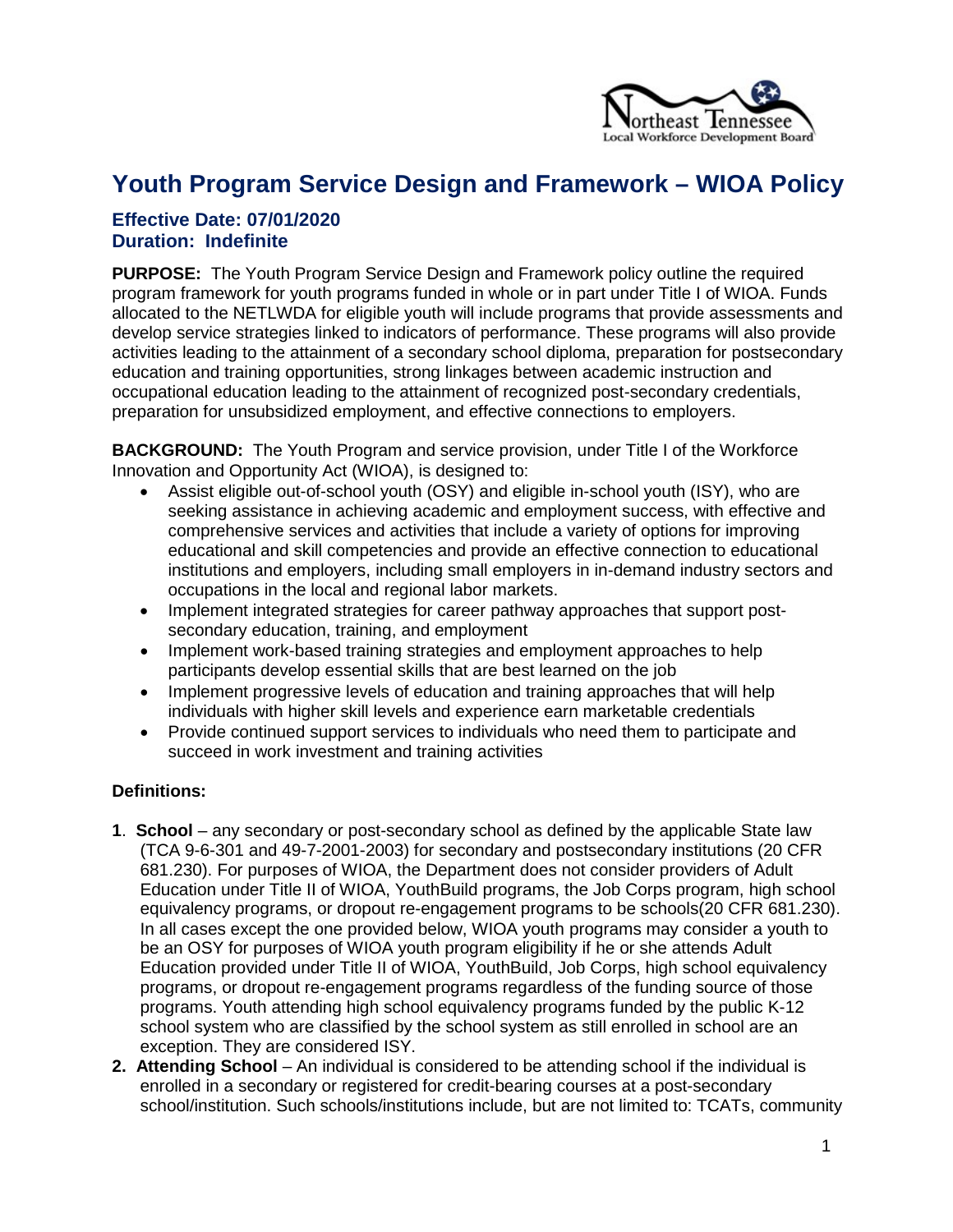colleges, 4-yearcollege/university, traditional K-12 public and private, and alternative (e.g., continuation, magnet, and charter) schools.

- **3. Not attending School**  is an individual who is not attending a secondary or post-secondary school (WIOA Section 129[a][1][B]). An individual who is enrolled in Adult Education, Youth Build, or Job Corps is not considered to be attending school (Final Rule 681.230-32).
- 4. **Alternative School**  is a type of school designed to achieve grade-level (K-12) standards and to meet student needs (Education Code EDC Section 58500). Examples of alternative schools include, but are not limited to: continuation, magnet, and charter schools. If the youth participant is attending an alternative school at the time of enrollment, the participant is considered to be in-school.

#### **Youth and Young Adult Policy and Processes/Procedures**:

- I) **WIOA Title I Youth Participant Eligibility:** WIOA establishes separate criteria for Out-Of-School Youth (OSY) and In-School Youth (ISY). Please reference all USDOL and TDLWD source documentation guidance.
- 1. **An Out-Of-School Youth** is defined as an individual who is:
	- A. Not attending any school at the time of enrollment;
	- B. Not younger than 16 or older than 24 at the time of enrollment (participants may continue to receive services beyond the age of 24 once they are enrolled in the program 20 CFR 681.210); and
	- C. Meets one or more of the following conditions:
		- i. School dropout;
		- ii. Within the age of compulsory school attendance, but has not attended school for at least the most recent complete school year calendar quarter. School year calendar is based on how a local school district defines its school year quarters;
		- iii. Recipient of a secondary school diploma or its recognized equivalent who is low- income and basic skills deficient or an English language learner;
		- iv. An offender who has been subject to any stage of the criminal justice process;
		- v. A homeless individual, aged 16 to 24 who meets the criteria defined in Violence Against Women Act of 1994 Section 41403(6), a homeless child or youth aged 16 to 24 who meets the criteria defined in of the McKinney Vento Homeless Assistance Act Section 725(2), or who is a runaway;
		- vi. An individual in foster care or who has aged out of the foster care system or who has attained 16 years of age and left foster care of kinship guardianship or adoption, a child eligible for assistance under Social Security Act (42 USC 677), or in an out-of-home placement;
		- vii. Pregnant or parenting;
		- viii. An individual with a disability;
		- ix. Low-income individual who requires additional assistance to enter or complete an educational program or to secure or hold employment (WIOA Section 3[46] and WIOA Section 129[a][1][B]). Youth participants are defined as requiring additional assistance to enter or complete an educational program or to secure and hold employment that meet one or more of the following criteria.

#### **OSY Additional Assistance Criteria:**

- a. Has dropped out of a post-secondary educational program during the past 12 calendar months;
- b. Has a poor work history, to include no work history, or has been fired from a job in the last 6 calendar months;
- c. Has been suspended from school at least within the last 12 calendar months;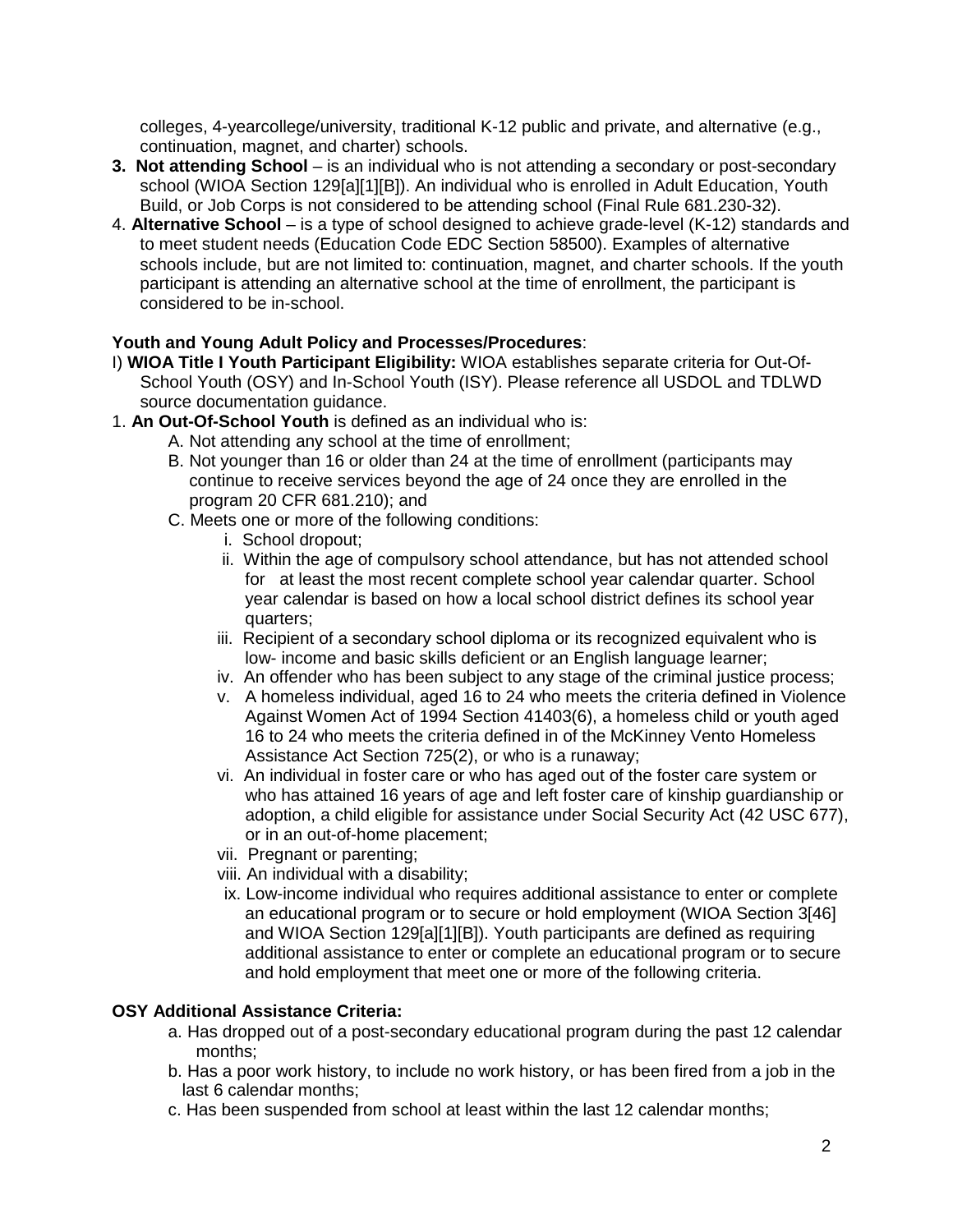- d. Has below average grades;
- e. Has been previously placed in out-of-home care (foster care, a group home, or kinship care) for more than 6 months and is between the ages of 16-24; or
- f. Currently has incarcerated parent(s) or guardian.

#### **2. An In-School Youth** is defined as an individual who is:

A. Attending school at the time of enrollment (TEGL 21-16)

- i. If the youth is enrolled in the WIOA summer youth program during the summer and is in between school years, the youth is considered ISY if they are enrolled to continue school in the fall;
- ii. If a youth is enrolled in the youth program between high school graduation and postsecondary education, the youth is considered an ISY if they are registered for postsecondary credit-bearing courses, even if they have not yet begun postsecondary classes at the time of enrollment;
- iii. If the youth does not follow through with attending postsecondary education, then such a youth would be considered an OSY if the eligibility determination is made after the point that the youth decided not to attend secondary education;
- iv. Postsecondary classes must be credit-bearing classes. An individual attending non-credit-bearing post-secondary classes (remedial courses) are to be considered out-of-school.
- B. Not under the age of 14 or (unless an individual with a disability who is attending school under State law) older than 21 at the time of enrollment;
- C. Low-income; **and**
- D. Meets one or more of the following conditions:
	- i. Basic skills deficient;
	- ii. An English language learner;
	- iii. An offender who has been subject to any stage of the criminal justice process;
	- iv. A homeless individual, aged 14 to 21, who meets the criteria defined in the Violence Against Women Act of 1994 Section 41403(6), a homeless child or youth aged 14 to 21 who meets the criteria defined in the McKinney Vento Homeless Assistance Act Section 725(2), or a runaway;
	- v. An individual in foster care or who has aged out of the foster care system or who has attained 16 years of age and left foster care of kinship guardianship or adoption, a child eligible for assistance under Social Security Act (42 USC 677) or in an out-of-home placement;
	- vi. Pregnant or parenting;
	- vii. An individual with a disability;
		- a. Youth with disabilities who have an Individualized Education Program/Plan may be enrolled as ISY after the age of 21. TCA 0520-01- 11-04 includes the factors used to determine eligibility for youth with disabilities enrolled in ISY after the age of 21.
		- b. Terms of the Dept. of Education Individualized Education Account/Plan: For purposes of continuity of educational attainment, a student who enrolls in the program shall remain eligible until the participating student meets one of the following, whichever occurs first:
			- i. Enrolls full-time in a public school in the LEA in which the parent or student who has attained the age of majority resides;
			- ii. Graduates from high school. The student may continue in the program until such time as he or she receives a high school diploma, or receives a passing score on all subtests of the GED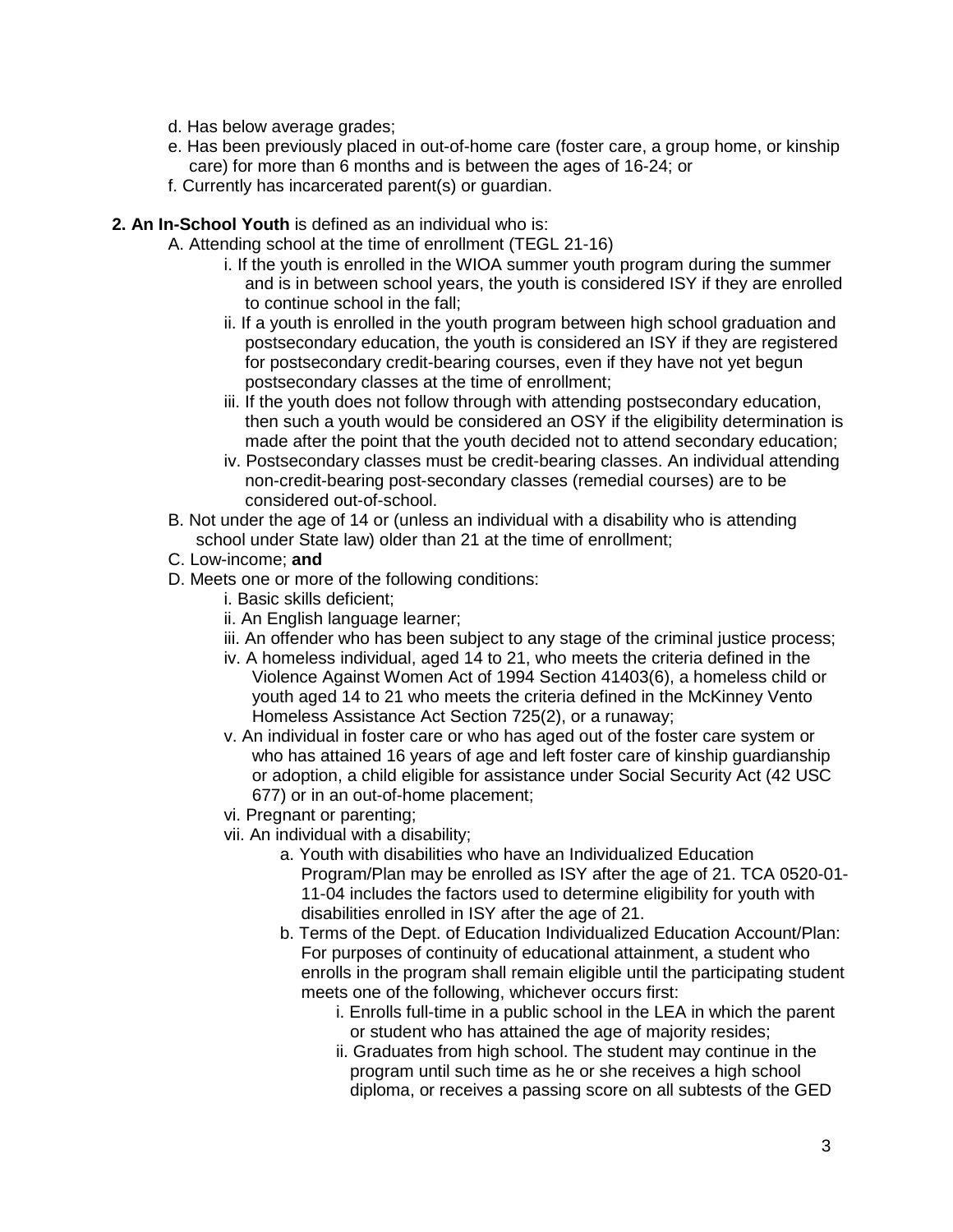or HiSET. Certificates of attendance do not constitute graduation from high school for the purposes of this program, or

- iii. Reaches twenty-two (22) years of age. The student may complete the school year in which he or she reaches the age of twenty-two (22), provided a student shall not be enrolled in the program past August 15 of the next school year after they have reached twenty-two (22) years of age.
- viii. Requires additional assistance to complete an educational program or to secure or hold employment. Youth participants are defined as requiring additional assistance to enter or complete an educational program or to secure and hold employment that meet one or more of the following criteria. **ISY Additional Assistance Criteria**:
	- a. Has poor attendance patterns in an educational program during the last 12 months;
	- b. Has been expelled from school within the last 12 calendar months;
	- c. Has been suspended from school at least within the last 12 calendar months;
	- d. Has below average grades;
	- e. Has been previously placed in out-of-home care (foster care, group home or kinship care) for more than 6 months and is between the ages of 14-21; or
	- f. Has currently incarcerated parent(s) or guardian.
- II) **Documentation for Participant Eligibility:** Documentation is necessary to support WIOA Title I Youth Eligibility. Local areas must verify and confirm that youth are eligible to participate in WIOA youth services through an examination of documents in accordance with ongoing USDOL and TDLWD guidance. Documentation should be stored electronically by uploading the documents into the participant's file in Jobs4TN, and documentation must be available to program and fiscal monitors, and auditors for monitoring purposes. See Youth Eligibility Criteria and Documentation, Attachment A of the Workforce Services Policy, Youth Eligibility, TN WIOA 18-5.
- III) **Low-Income Youth** is one who:
	- a. Receives or in the past 6 months has received, or is a member of a family that is receiving or in the past 6 months has received, assistance through the Supplemental Nutrition Assistance Program (SNAP), the Supplemental Security Income Program established under Title XVI of the Social Security Act, or State or local income-based public assistance;
	- b. Is in a family with total income that does not exceed the higher of
		- i. The poverty line or
		- ii. 70 percent of the lower living standard income level
		- iii. For additional guidance, see USDOL and TDLWD Low Income Guidelines policy;
	- c. A homeless individual;
	- d. Receives or is eligible to receive free or reduced price lunch;
	- e. A foster child on behalf of whom State or local government payments are made;
	- f. An individual with a disability whose own income meets the low-income level for eligibility purposes;
	- g. Youth who reside in a High Poverty Area, see TEGL 21-16 for additional information.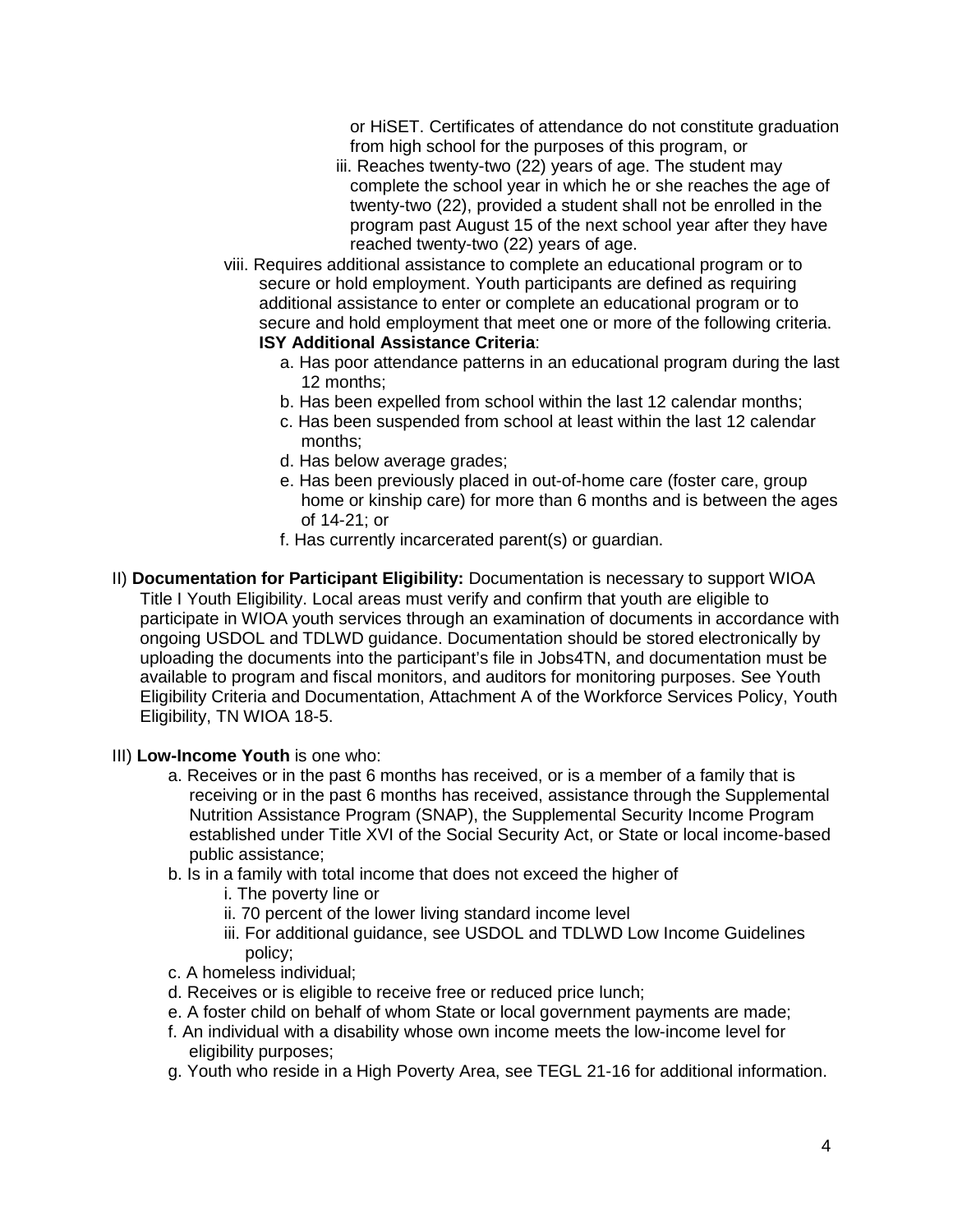- IV) **5% Low Income Limitation and Exception:** As described in WIOA 20 CFR 681.250(c), WIOA allows a low-income exception where five (5) percent of WIOA youth may be participants who ordinarily would be required to be low-income for eligibility purposes and meet all other eligibility criteria for WIOA youth except the low-income criteria. A program must calculate the five percent based on the percent of newly enrolled youth in the local area's WIOA youth program in a given program year who would ordinarily be required to meet the low-income criteria. It is not based on all youth since many of the OSY categories do not require low-income status. Because not all OSY are required to be low-income, the five percent low-income exception under WIOA is calculated based on the five percent of youth enrolled in a given program year who would not ordinarily be required to meet the lowincome criteria. Refer to TEGL 21-16 for additional information.
- V) **5% Additional Assistance Barrier Limitation for ISY:** WIOA Section 129(a)(3)(B) states that in each local area, not more than five (5) percent of the ISY assisted may be eligible based on paragraph (1)(C)(iv)(VII), which refers to the barrier for an ISY who requires additional assistance to complete an educational program or to secure or hold employment. States and local areas must ensure that in a given program year, no more than 5 percent of ISY enrolled in the program year are eligible only based on the 'additional assistance' criterion. The 5% limitation criterion for additional assistance only applies to ISY.
- VI) **Selective Service Registration Requirements for Males Under Age 26:** Before being enrolled in WIAO Title I funded services, all males who are not registered with the Selective Services and have not reached their 26th birthday must register through the Selective Service website at www.sss.gov. If a male turns 18 while participating in any applicable services, registration with Selective Service must be completed no later than 30 days after he becomes 18 in order to continue to receive WIOA Title I funded services. If a man under the age of 26 refuses to register with Selective Service, WIOA Title I funded programs must be suspended until he registers. For transgender customers, compliance with selective service is predicated on the individual's gender as assigned at birth/as recorded on a birth certificate.

#### **I. Program Design:**

Program design is an essential element to assist youth service providers to develop comprehensive service strategies based upon an individual needs. Youth programs in the NETLWDA will develop intensive outreach efforts to non-profits, community groups, faith-based agencies, schools, and other support agencies who can provide youth services. Access points will be developed in high school libraries with staff trained to assist youth in accessing all available services. Outreach programs will be implemented that will target populations with barriers to employment (including, but not limited to, offenders, homeless individuals, basic skills deficient, English language learners, individuals aging out of foster care, pregnant or parenting individuals, and persons with disabilities**,** according to 20 CFR 681.210-681.220. Monitoring will occur through the TDLWD monitoring process, including, but not limited to, PAR monitoring, youth tours, and onsite technical assistance visits.

#### **II. Framework:**

#### **A. Intake:**

An Orientation process will be provided to each potential eligible youth participant. Orientation will include information on the services that are available within the WIOA Title I youth program and the One-Stop Service Delivery system in the local area. These services may include, but are not limited to:

• Orientation/Introduction of the program purpose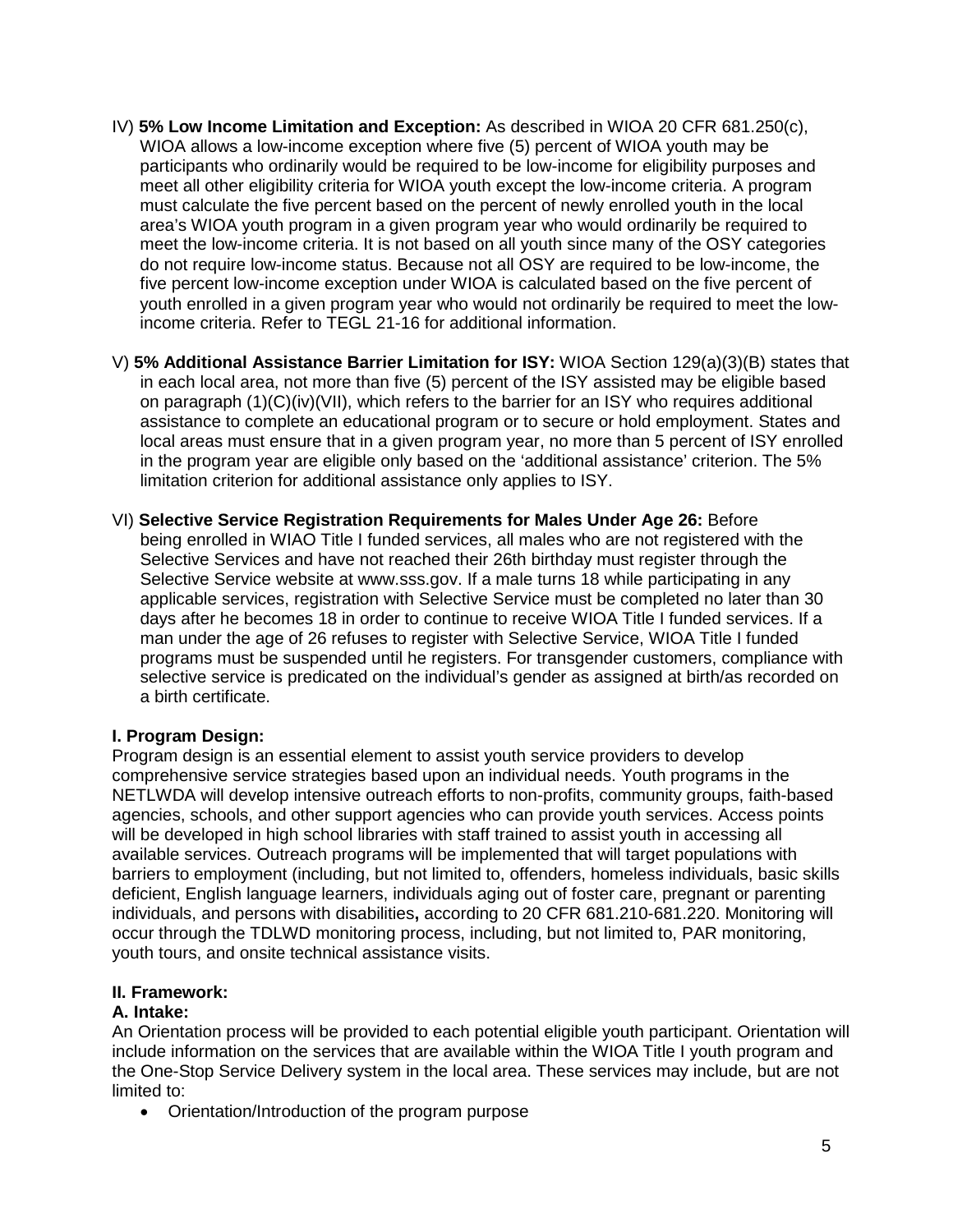- All program services and resources available
- Responsibilities of other service providers
- Program participant's responsibility
- Information on follow-up services
- Information on support services
- Referral to other appropriate services

**Intake involves registration, eligibility determination, and collection of documentation to support verification of eligibility for services. Other services also include referral for basic skills development and referral to other services as appropriate.**

# **B. Assessments:**

Assessment is a process that identifies service needs. An objective assessment will be administered to all eligible youth. The WIOA youth program design requires an objective assessment of academic levels, goals, interests, skills levels, abilities, aptitudes, and supportive service needs; it also measures barriers and strengths. Assessment results are used to develop the Individual Service Strategy (ISS). The results from the objective assessment will be entered into Jobs4TN. (WIOA Sec. 129(c)(1)(B), 20 CFR 681.290, 20 CFR 681.420, TEGL 21-16)

# **C. Individual Service Strategy (ISS):**

The Individual Service Strategy is the plan that identifies the employment goals, educational objectives, and appropriate services for the participants. Development and updating as necessary of an ISS is required for each participant. An ISS will be directly linked to one or more of the indicators of performance and identifies a career pathway that includes education and employment goals. Goals and objectives will be specific, measurable, achievable, relevant, and timely and align to the interests and career pathway identified in the objective assessment. A new service strategy for a participant is not required if the provider carrying out such a program determines it is appropriate to use a recent service strategy developed for the participant under another education training program. (WIOA sec. 129(c)(1)(B))

# **D. Career Coaching:**

Case management is more a process than a service and typically includes non-instructional activities such as navigation to and arrangements for academic, career or personal counseling, financial aid, childcare, housing, and other financial assistance that can be critical to the success and continued engagement of the individual in pursuing their career pathway component. Youth programs will provide case management services to assist a youth participant in making informed choices and completing the program. Support may be provided on an individual or group basis. Career coaching principles and methods will be incorporated throughout the program design. The assigned Title I Career Specialist will follow the progress of each youth participant from enrollment to program exit, including follow-up services.

Documentation of all services and activities will be recorded on the youth participant's ISS and in Jobs4TN. The NETLWDB requires that Title I Career Specialist will, at a minimum, contact youth participants on a monthly basis. Case notes, at minimum, will reflect who was assisted, why, when and where the contact occurred and will be entered promptly with detailed information. Recording case notes is critical because it weaves each service element into the comprehensive service plan. Case notes, at minimum, will reflect who was assisted, why, when and where contact occurred in and will be entered in a timely manner with detailed information.

# **E. Support Services:**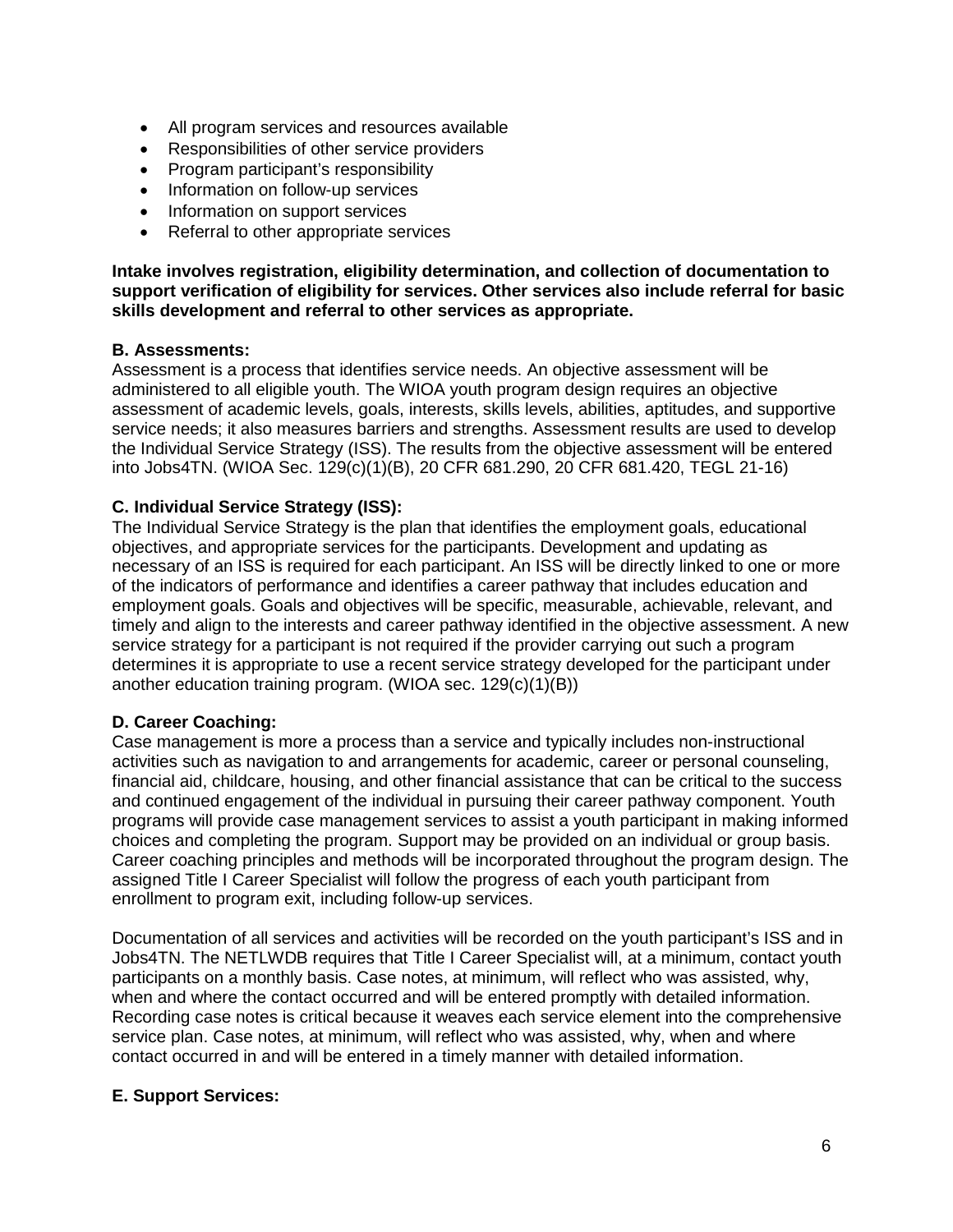Youth programs will provide supportive services to eligible youth participants that are necessary to enable an individual to participate in youth activities authorized under Title I of WIOA.

## **F. Follow-Up Services:**

Follow–up services are critical services provided, for no less than 12 months, following a youth participant's exit from the program. These services help ensure the youth is successful in employment and/or post-secondary education and training beyond their program completion. The youth service provider will establish and implement procedures to ensure that follow-up services are conducted and documented in Jobs4TN.

**1.** Follow-up services will include more than only a contact attempted or made for securing documentation to report a performance outcome. Local programs will have policies in place to establish how to document and record when a participant cannot be located or contacted. At the time of enrollment, youth will be informed that follow-up services will be provided for 12 months following exit. If at any point in time during the program or during the 12 months following exit the youth requests to opt-out of follow-up services, they may do so. In this case, the request to opt-out or discontinue follow-up services made by the youth will be documented in case notes

**2.** Allowable Follow-up Activities:

- Supportive Services
- Adult Mentoring
- Financial Literacy Education
- Services that provide Labor Market Information
- Activities that help youth prepare for and transition to postsecondary education and training

## **III. Procurement for Local Youth Programs:**

The NETLWDA will adhere to the TDLWD Workforce Services procurement policy that outlines competitive procurement through a request for proposal (RFP) process.

The NETLWDB will identify eligible youth providers for the NETLWDA by awarding grants or contracts on a competitive basis based on the recommendation of the youth standing committee. Youth standing committee members will disclose any and all conflicts of interest with bidder's staff including, but not limited to, family ties (spouse, child, parent, sibling) fiduciary roles, employment or ownership interests in common.

When awarding grants or contracts to youth service providers, the NETLWDB will follow, at minimum, the following criteria:

- **1.** Proposals will include a detailed outline of how the bidder will execute youth elements identified in the RFP;
- **2.** Proposals will demonstrate the bidder's ability to deliver services to the targeted population in accordance with locally established guidelines;
- **3.** Proposals will demonstrate whether the organization leverages community-based resources, including partnerships with organizations that provide leadership development, mentoring services and private sector employment involvement;
- **4.** Proposals will highlight the bidder's experience in engaging at risk youth in similar activities; and;
- **5.** Proposals will illustrate the understanding of and commitment to meeting goals and objectives established by the NETLWDB.

The NETLWDB ensures that the following activities are addressed in contracts between local areas and the contracted service provider:

• The required services that will be delivered to youth, according to WIOA Section  $129(c)(2)$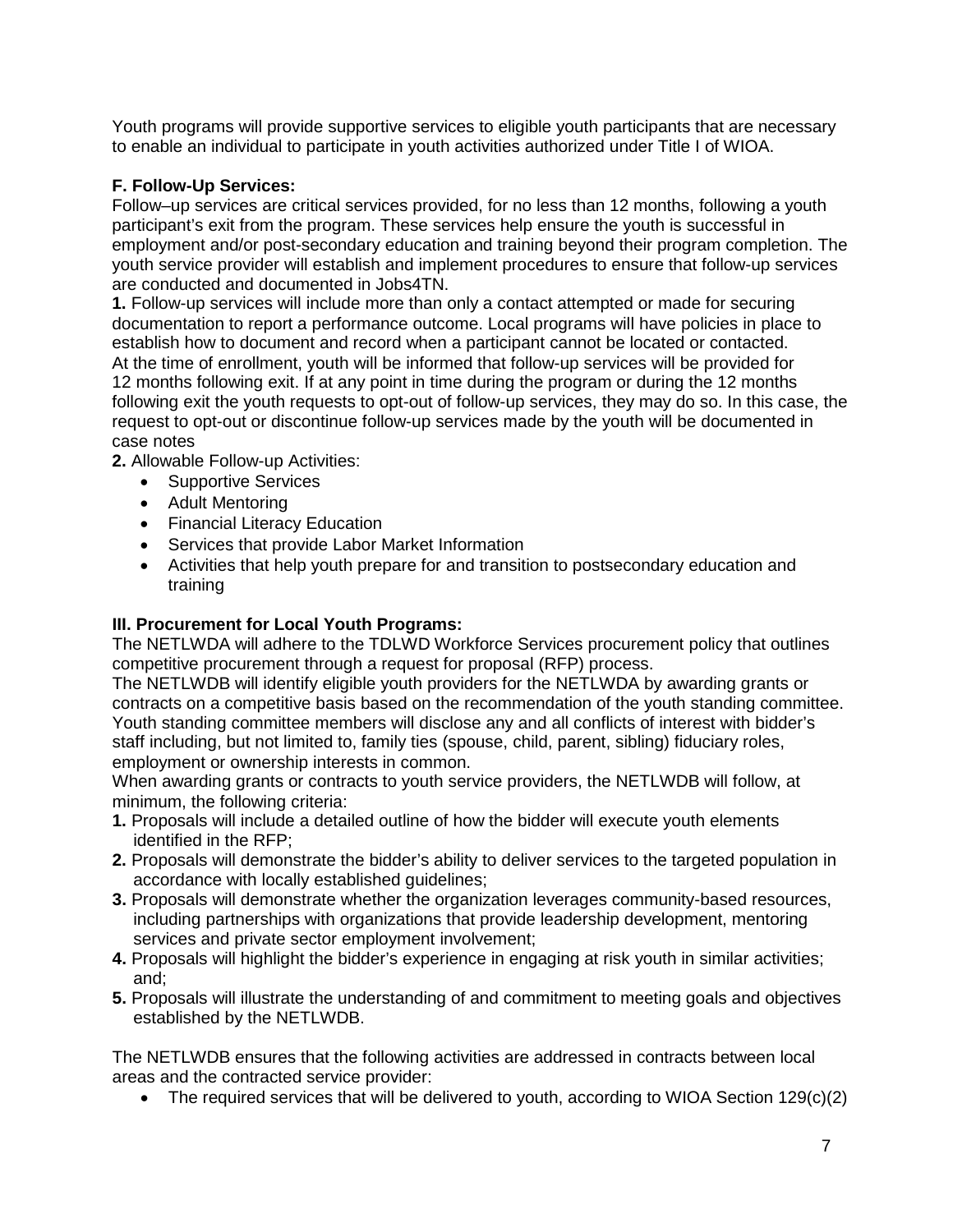• How those services will be provided, including detailed service delivery plans that specifically address the 14 design framework services, as outlined in 20 CFR 681.420

Additionally, contracts between the NETLWDB and the contracted service provider will also include assurances that service delivery will be based upon the following program components:

- Preparation for post-secondary educational opportunities;
- Occupational training services (that lead to the attainment of a recognized secondary credential);
- Work-based opportunities;
- Youth development services; and
- Employment services

# **IV. Program Elements**

All 14 program elements **must** be made available to each eligible youth participant.

In order to support the attainment of a secondary school diploma or its recognized equivalent, or entry into post-secondary education and career readiness for participants, all youth programs shall provide services consisting of the following program elements, as outlined in WIOA Section 123:

- **1.** Tutoring, study skills training, instruction, and evidence-based dropout prevention and recovery strategies that lead to completion of the requirements for a secondary school diploma or its recognized equivalent (including a recognized certificate of attendance or similar document for individuals with disabilities) or for a recognized postsecondary credential
- **2.** Alternative secondary school services, or dropout recovery services, as appropriate
- **3.** Paid and unpaid work experiences (WEX) that have an academic and occupational education component. Local boards will ensure that the academic and occupational components are being met with each work experience. WEX can include:
	- Summer employment opportunities and other employment opportunities available throughout the school year;
	- Pre-apprenticeship programs;
	- Internships and job shadowing; and
	- On-the-Job training opportunities
- **4.** Occupational skills training, which shall include priority consideration for training programs that lead to recognized postsecondary credentials that are aligned with in-demand industry sectors or occupation in the local area involved
- **5.** Comprehensive guidance and counseling, which may include drug and alcohol abuse counseling and referral (as appropriate)
- **6.** Leadership development opportunities, which may include community service and peercentered activities encouraging responsibility and other positive social and civic behaviors (as appropriate)
- **7.** Supportive services
- **8.** Adult mentoring for the period of participation and a subsequent period, for a minimum total

of 12 months

- **9.** Follow-up services, for a minimum of 12 months, after the completion of participation (as appropriate)
- **10.** Financial Literacy Education
- **11.** Entrepreneurial Skills Training
- **12.** Services that provide labor market and employment information about in-demand industry sectors or occupations available in the local area, such as career awareness, career counseling, and career exploration services